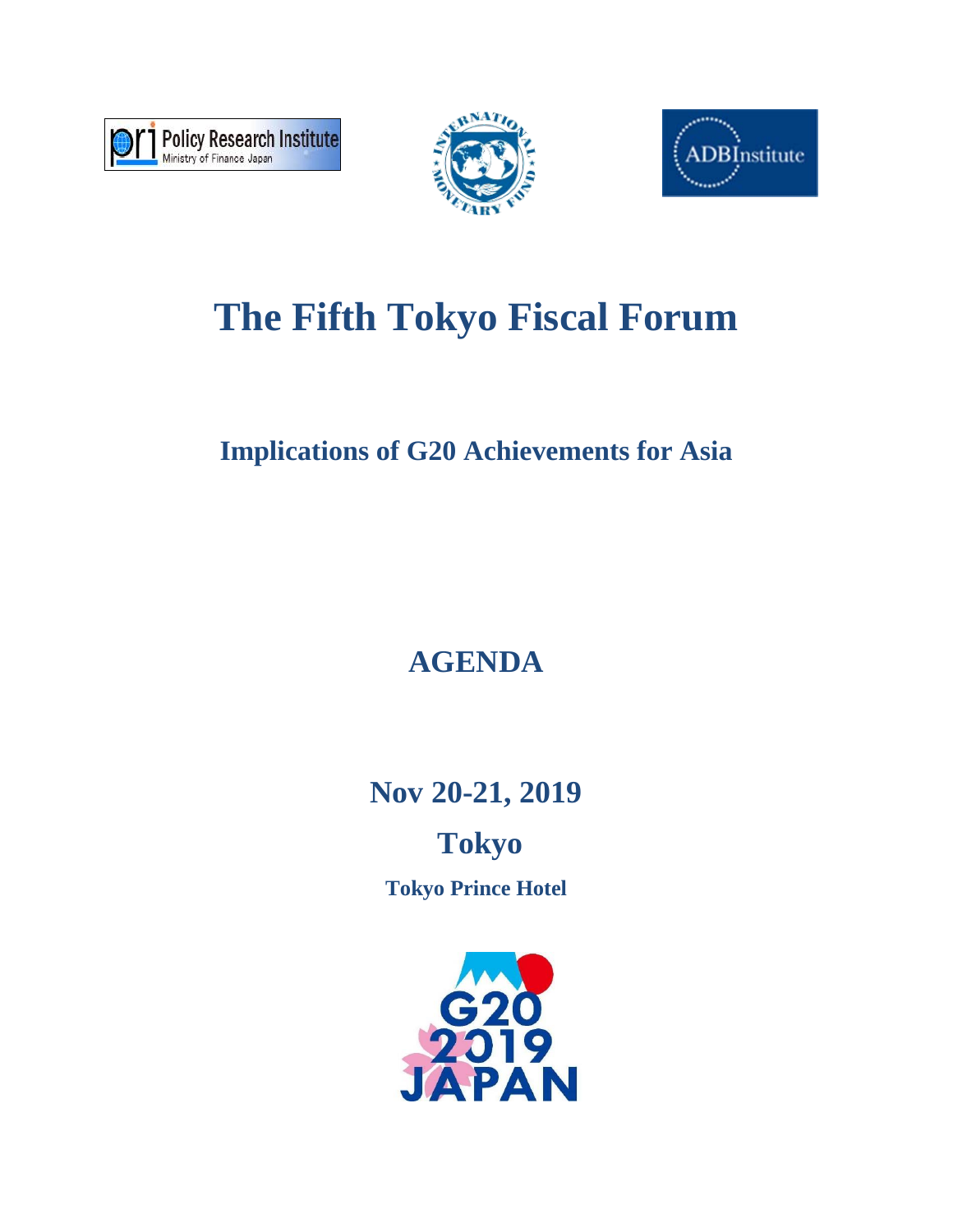### **Day 1: Wed, November 20**

| <b>Time</b>                           |                                                                                                                                                                                                                                                                                                                                                                                                 |
|---------------------------------------|-------------------------------------------------------------------------------------------------------------------------------------------------------------------------------------------------------------------------------------------------------------------------------------------------------------------------------------------------------------------------------------------------|
| <b>Opening Session</b>                |                                                                                                                                                                                                                                                                                                                                                                                                 |
| 9:30 AM-9:40 AM                       | <b>Welcome Address:</b> Kiyohiko Toyama (State Minister of Finance, Japan)                                                                                                                                                                                                                                                                                                                      |
| 9:40 AM-9:50 AM                       | <b>Photo Session</b>                                                                                                                                                                                                                                                                                                                                                                            |
|                                       | Part 1: Quality Infrastructure Investment (QII)                                                                                                                                                                                                                                                                                                                                                 |
| 9:50 AM-10:00AM                       | Key Note Speech: Mitsuhiro Furusawa (Deputy Management Director,<br>IMF)<br><b>Video: "IMF and Infrastructure Governance"</b>                                                                                                                                                                                                                                                                   |
| <b>Session 1: Introduction to QII</b> |                                                                                                                                                                                                                                                                                                                                                                                                 |
|                                       | At G20 Osaka Summit, the leaders endorsed "G20 Principles for Quality Infrastructure Investment<br>(QII)", which set out G20's common strategic direction and high aspiration for promoting QII. In this<br>introductory session, the Japanese presidency will present the QII Principles, together with other G20<br>infrastructure deliverables that help countries implement the principles. |
| 10:00 AM-10:50 AM                     | <b>Chair:</b> Damien Dunn (co-chair of G20 Infrastructure Working Group,<br>Australia)<br><b>Presentation: QII-G20 Deliverables</b><br>Shigeru Ariizumi (Deputy Director-General of the International Bureau,<br>Ministry of Finance, Japan)<br><b>Presentation: QII and IMF</b><br>Gerd Schwartz (Deputy Director, Fiscal Affairs Department, IMF)                                             |
|                                       | <b>Discussion and Q&amp;A</b>                                                                                                                                                                                                                                                                                                                                                                   |
| 10:50 AM-11:00 AM                     | Coffee Break                                                                                                                                                                                                                                                                                                                                                                                    |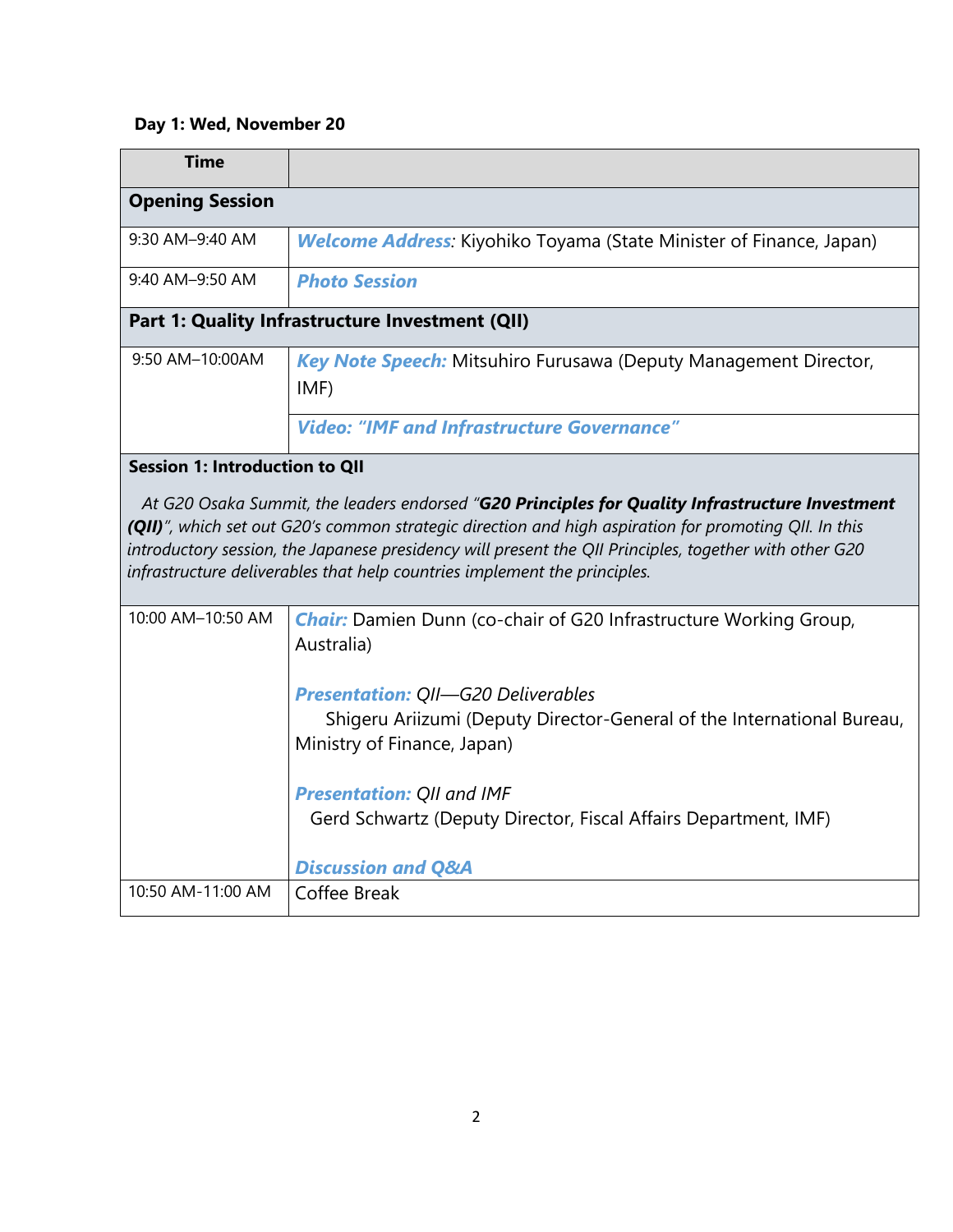#### **Session 2: Making Public Investment More Efficient in Asia**

 *Maximizing the positive impact and raising economic efficiency in view of life-cycle cost are integral features of QII, and sound infrastructure governance is a key factor to this end. In this context, this session will examine infrastructure governance challenges facing Asia, and discusses country cases where IMF's Public Investment Management Assessments (PIMA) were conducted to see how PIMAs can help countries strengthen their infrastructure governance and enhance quality of infrastructure investment.* 

| 11:00 AM-12:50 PM | <b>Chair:</b> Odd Per Brekk (Deputy Director, Asia and Pacific Department, IMF)                                                      |
|-------------------|--------------------------------------------------------------------------------------------------------------------------------------|
|                   | <b>Presentation:</b>                                                                                                                 |
|                   | [1] Infrastructure governance challenges in Asia – ADB's perspective<br>Bruno Carrasco (Chief of the Governance Thematic Group, ADB) |
|                   | [2] Infrastructure governance challenges in Asia - IMF's perspective                                                                 |
|                   | Manal Fouad (Division Chief, Fiscal Affairs Department, IMF)                                                                         |
|                   | [3] Country case: Indonesia                                                                                                          |
|                   | Taufik Hanafi (Deputy Minister, Bappenas)                                                                                            |
|                   | [4] Country case: Maldives                                                                                                           |
|                   | Mohamed Imad (Chief Project Executive, Ministry of National                                                                          |
|                   | Planning and Infrastructure)                                                                                                         |
|                   |                                                                                                                                      |
|                   | <b>Discussion and Q&amp;A</b>                                                                                                        |
| 12:50 PM-2:00 PM  | Lunch Break                                                                                                                          |
|                   | <b>Luncheon Speech:</b> IMF's Capacity Development Activities in Asia                                                                |
|                   | Chikahisa Sumi (Director, Regional Office for Asia and the Pacific, IMF)                                                             |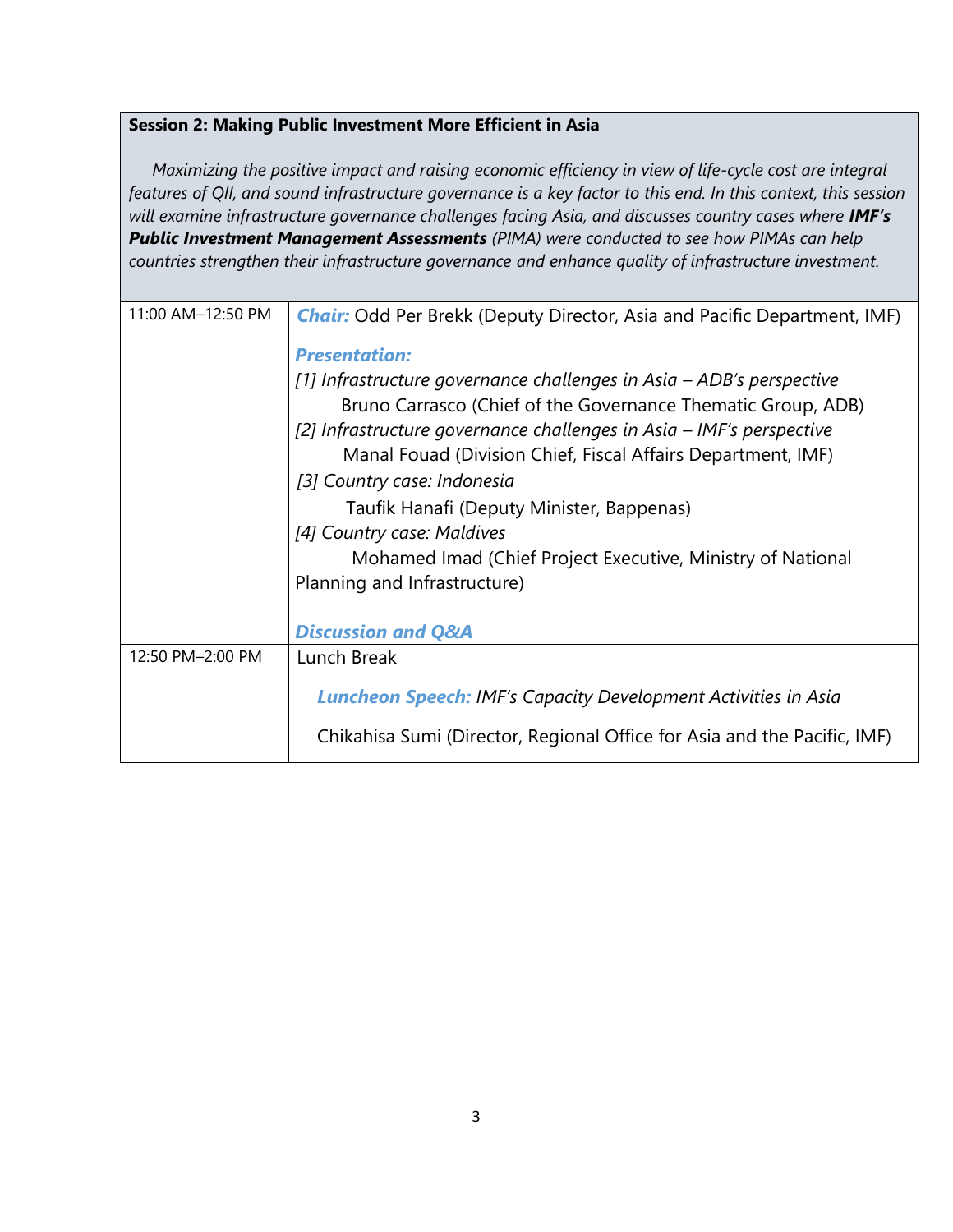#### **Session 3: Environmental and Social Considerations in Infrastructure Investment**

*Infrastructure projects have both positive and negative impacts on environment as well as society. As such, environmental and social impacts should be considered as an important component, and should be managed systematically through budget and project cycle. This session will focus on how to integrate these considerations in infrastructure investment.*

| 2:00 PM-3:50 PM      | <b>Chair:</b> Toshiro Nishizawa (Professor, Graduate School of Public Policy, the |
|----------------------|-----------------------------------------------------------------------------------|
|                      | University of Tokyo, Japan)                                                       |
|                      |                                                                                   |
|                      |                                                                                   |
|                      | <b>Presentation:</b>                                                              |
|                      | [1] Integrating environmental and social considerations in infrastructure         |
|                      | investment                                                                        |
|                      | Robert Youngman (Team Leader, Green Finance and Investment,                       |
|                      | OECD)                                                                             |
|                      | [2] ADB's perspectives                                                            |
|                      | Chiara Bronchi (Chief Thematic Officer, Sustainable Development and               |
|                      | Climate Change Department, ADB)                                                   |
|                      | [3] Country case: Korea                                                           |
|                      | Kiwan Kim (Executive Director, Public and Private Infrastructure                  |
|                      | Investment Management Center, Korea Development Institute)                        |
|                      | [4] Country case: Bhutan                                                          |
|                      | Loday Tsheten (Director, Department of National Budget, Ministry of               |
|                      | Finance)                                                                          |
|                      |                                                                                   |
|                      |                                                                                   |
|                      | <b>Discussion and Q&amp;A</b>                                                     |
| $3:50$ PM $-4:00$ PM | Coffee Break                                                                      |
|                      |                                                                                   |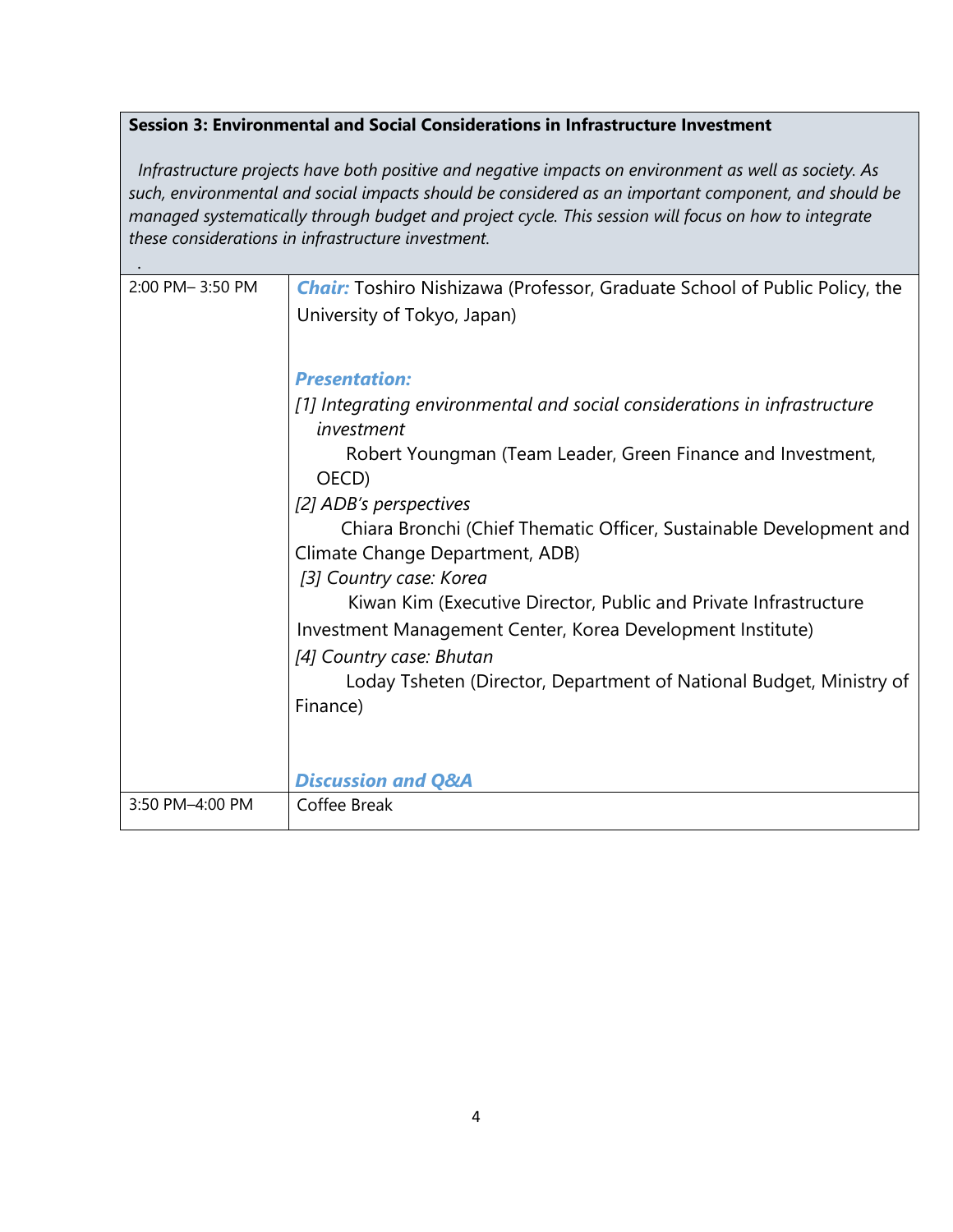#### **Session 4: Building Resilient Infrastructure in Asia**

*Many Asian countries are prone to natural disasters, and climate change is expected to exacerbate this problem. Although countries can reduce the damage by investing in more resilient infrastructure ex-ante, there is substantial underinvestment reflecting sizable up-front costs. This session will discuss what kind of institutional frameworks need to be in place to deliver resilient infrastructure.*

| 4:00PM-5:50PM | <b>Chair:</b> Vitor Gaspar (Director, Fiscal Affairs Department, IMF)                                                   |
|---------------|-------------------------------------------------------------------------------------------------------------------------|
|               | <b>Presentation:</b>                                                                                                    |
|               | [1] Mainstreaming Disaster Risk Management in Infrastructure Investment<br>in Asia                                      |
|               | Jim Brumby (Senior Adviser, Infrastructure and Institutions, Equitable<br>Growth Finance & Institutions VP, World Bank) |
|               | [2] Building Resilience in Developing Countries Vulnerable to Large Natural                                             |
|               | <b>Disasters</b>                                                                                                        |
|               | Krishna Srinivasan (Deputy Director, Western Hemisphere                                                                 |
|               | Department, IMF)                                                                                                        |
|               | [3] Estimates of Natural Disaster by use of declined tax revenues and the<br>issue of disaster bond                     |
|               | Naoyuki Yoshino (Dean, Asian Development Bank Institute)                                                                |
|               | [4] Country case: Philippines                                                                                           |
|               | Rolando U. Toledo (Assistant Secretary, Department of Budget and                                                        |
|               | Management)                                                                                                             |
|               |                                                                                                                         |
|               | <b>Discussion and Q&amp;A</b>                                                                                           |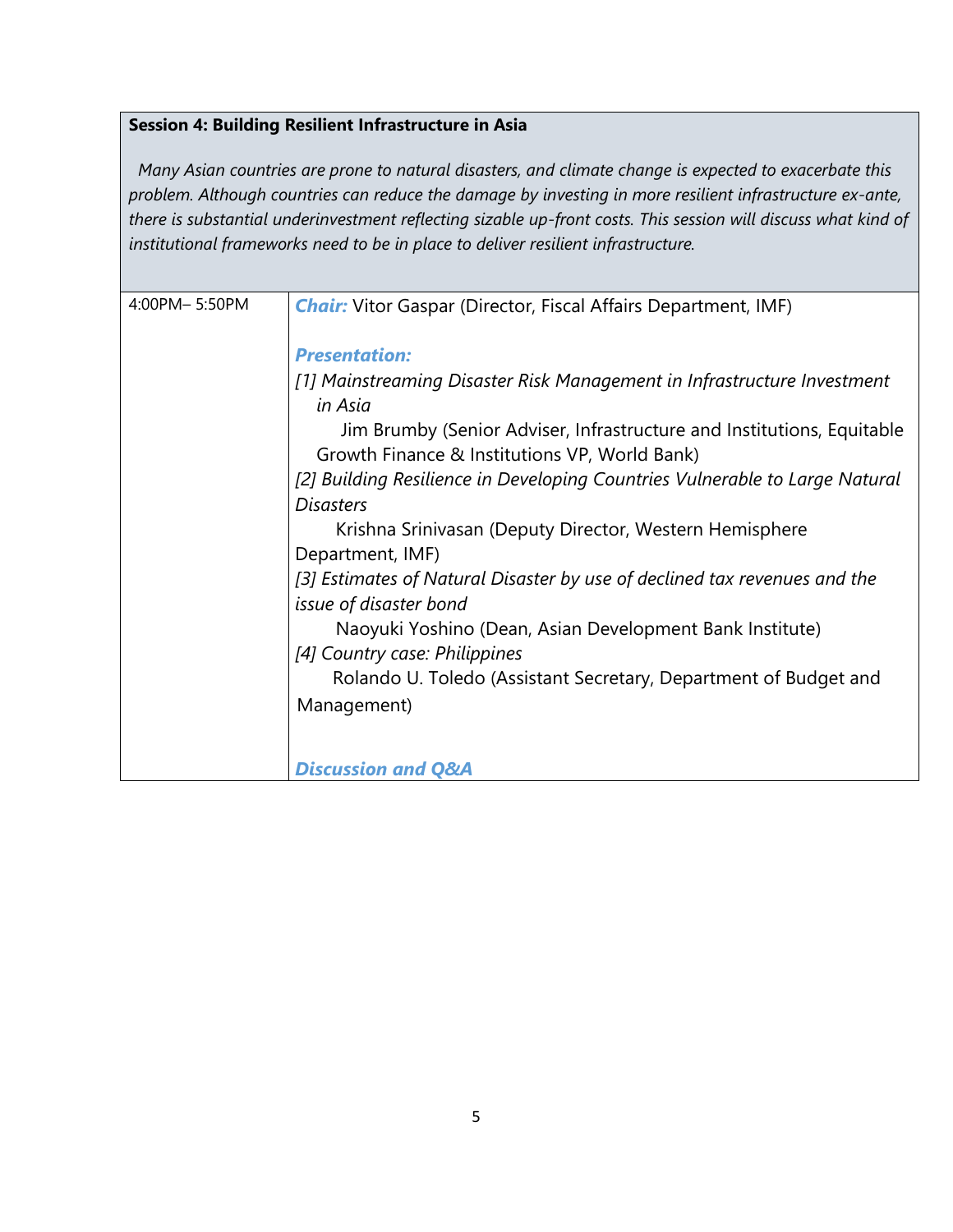### **Day 2: Thursday, November 21**

| <b>Time</b>                                             | <b>Remarks</b>                                                                                                                                                                                                                                                                                                                                                                                                             |  |
|---------------------------------------------------------|----------------------------------------------------------------------------------------------------------------------------------------------------------------------------------------------------------------------------------------------------------------------------------------------------------------------------------------------------------------------------------------------------------------------------|--|
|                                                         | <b>Part 2: Aging and its Fiscal Policy Implications</b>                                                                                                                                                                                                                                                                                                                                                                    |  |
| 9:00 AM-9: 10 AM                                        | Key Note Speech: Naoyuki Yoshino, Dean, ADBI                                                                                                                                                                                                                                                                                                                                                                               |  |
| <b>Session 1: Global Perspective - G20 Deliverables</b> |                                                                                                                                                                                                                                                                                                                                                                                                                            |  |
|                                                         | Given the significance of economic impact of aging, this year's G20 had a focused discussion on aging<br>and its policy implications. The IMF actively contributed to this discussion by providing analytical note<br>examining the macroeconomics of aging and policy implications. This session will present the<br>highlights of these discussions to provide global perspectives on this increasingly important topic. |  |
| $9:10$ AM-10:10 AM                                      | <b>Presentation:</b><br>[1] Highlights of G20 discussions<br>Toshitaka Sekine (Director General, Institute for Monetary and<br>Economic Studies, Bank of Japan)<br>[2] Macroeconomics of Aging and Policy Implications<br>Vitor Gaspar (Director, Fiscal Affairs Department, IMF)<br><b>Discussion and Q&amp;A</b>                                                                                                         |  |
| 10:10 AM-10:20 AM                                       | Coffee Break                                                                                                                                                                                                                                                                                                                                                                                                               |  |